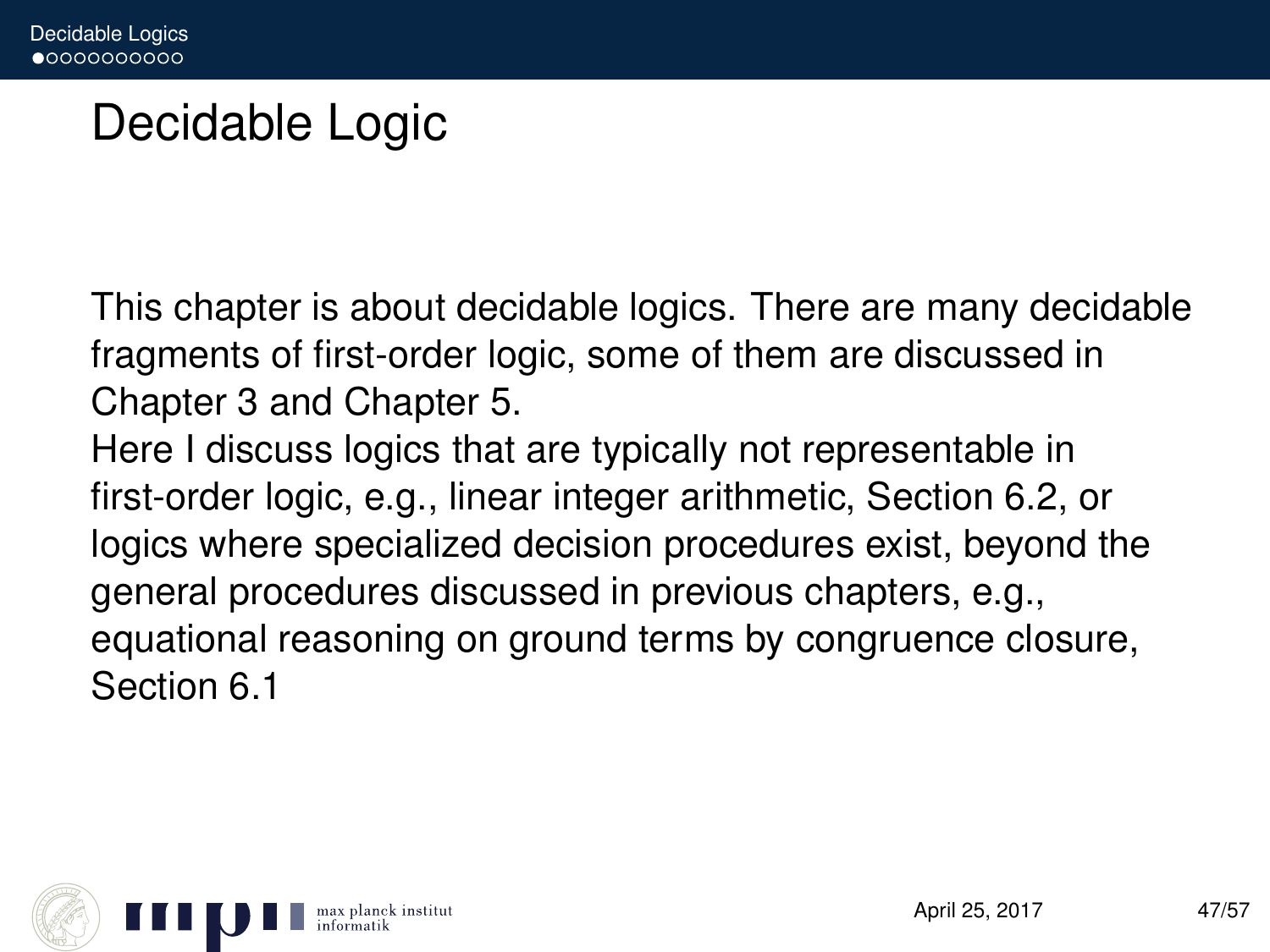### Congruence Closure

An equational clause

 $\forall \vec{x}$  ( $t_1 \approx s_1 \vee \ldots \vee t_n \approx s_n \vee t_1 \not\approx r_1 \vee \ldots \vee t_k \not\approx r_k$ ) is valid iff

 $\exists \vec{X}$  ( $t_1 \not\approx s_1 \wedge \ldots \wedge t_n \not\approx s_n \wedge l_1 \approx r_1 \wedge \ldots \wedge l_k \approx r_k$ )

is unsatisfiable iff the Skolemized (ground!) formula

 $(t_1 \not\approx S_1 \wedge \ldots \wedge t_n \not\approx S_n \wedge l_1 \approx r_1 \wedge \ldots \wedge l_k \approx r_k) \{\vec{X} \mapsto \vec{C}\}\$ 

is unsatisfiable iff the formula

$$
(t_1 \approx s_1 \vee \ldots \vee t_n \approx s_n \vee l_1 \not\approx r_1 \vee \ldots \vee l_k \not\approx r_k) \{\vec{x} \mapsto \vec{c}\}\
$$

is valid.

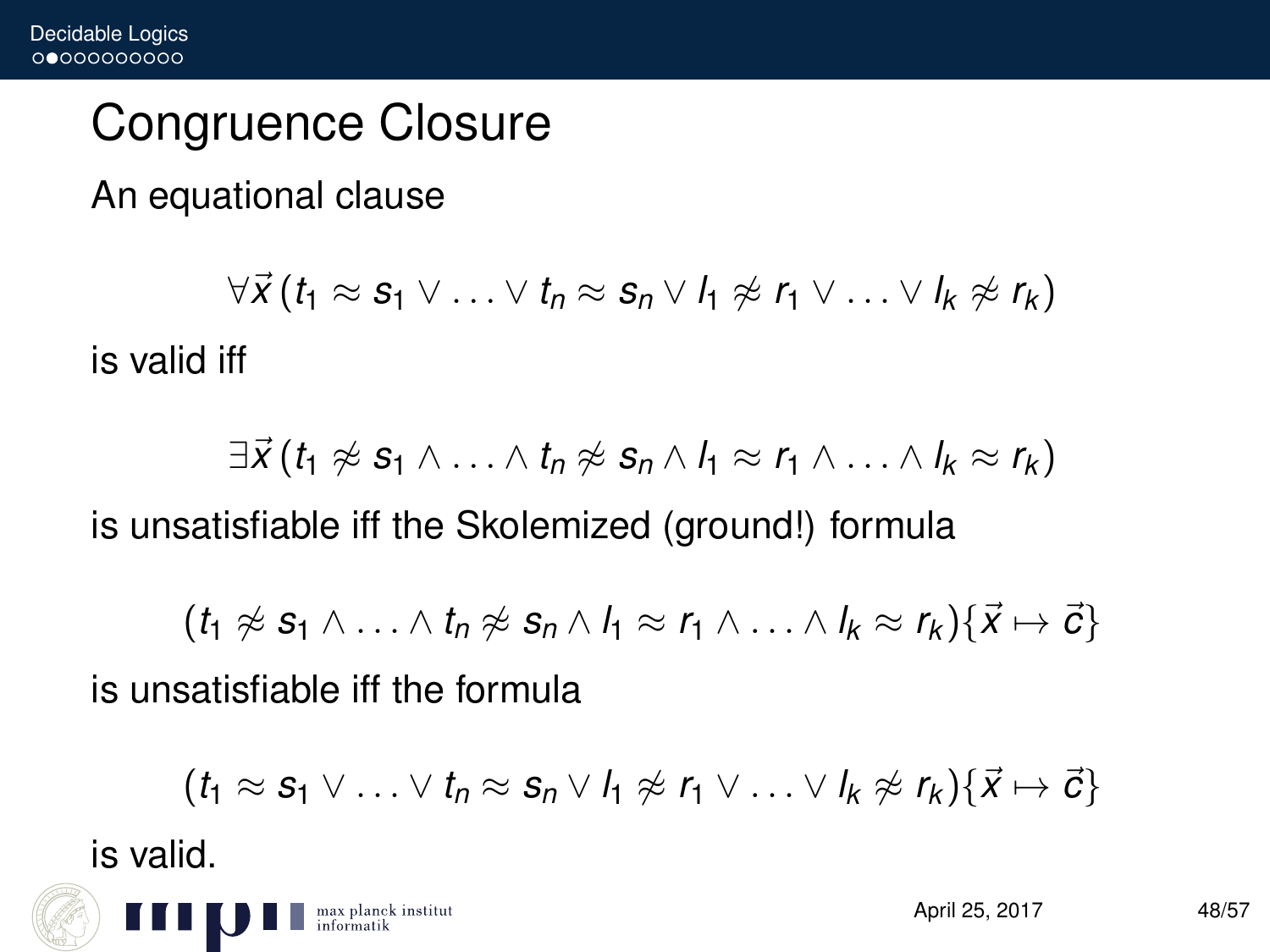# Flattening

#### **Flattening**  $E[f(t_1, \ldots, t_n)]_{p_1,\ldots,p_k} \Rightarrow_{CCF}$ *E*[*c*/*p*<sub>1</sub>, . . . , *p*<sub>*k*</sub>] ∧ *f*(*t*<sub>1</sub>, . . . , *t*<sub>*n*</sub>) ≈ *c* provided all *t<sup>i</sup>* are constants, the *p<sup>j</sup>* are all positions in *E* of  $f(t_1, \ldots, t_n)$ ,  $|p_k| > 2$  for some *k* or  $p_k = n.2$  for some *n*, and *c* is fresh

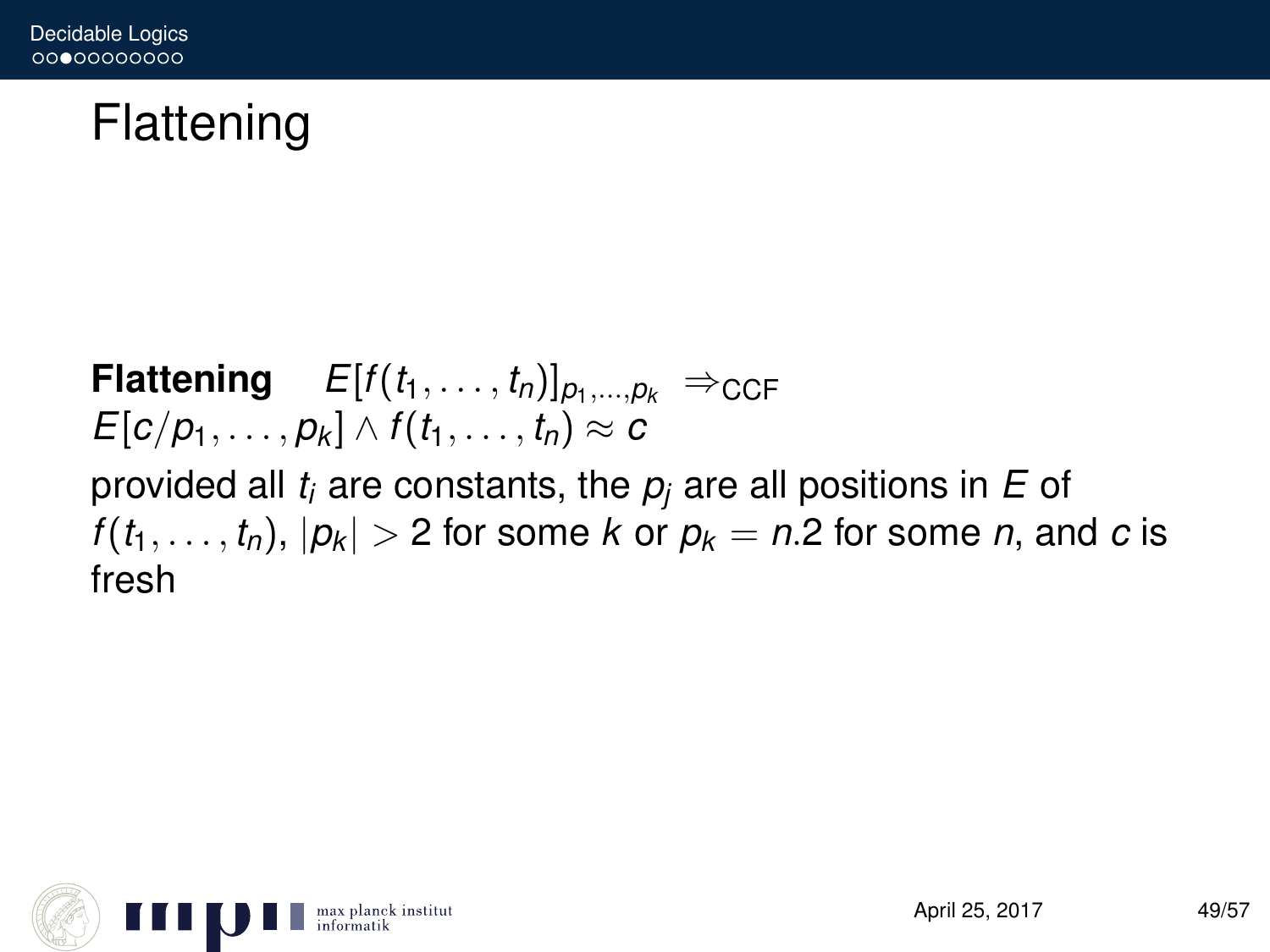#### As a result: only two kinds of equations left.  $\mathsf{Term}\;$  equations:  $f(c_{i_1}, \ldots, c_{i_n}) \approx c_{i_0}$ Constant equations:  $c_i \approx c_j$ .

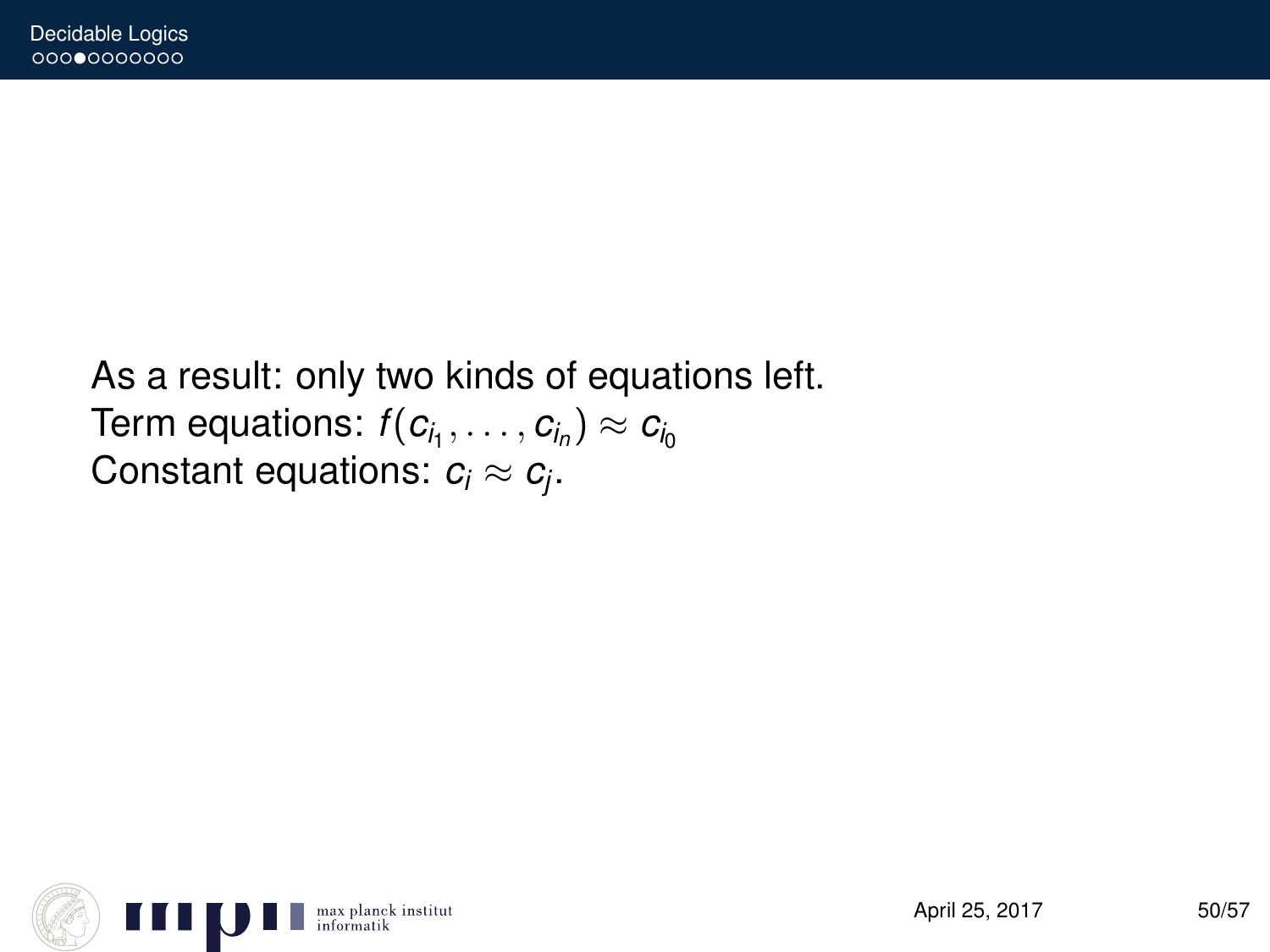# Congruence Closure

The congruence closure algorithm is presented as a set of abstract rewrite rules operating on a pair of equations *E* and a set of rules *R*, (*E*; *R*), similar to Knuth-Bendix completion, Section 4.4.  $(E_0; R_0)$  ⇒<sub>CC</sub>  $(E_1; R_1)$  ⇒<sub>CC</sub>  $(E_2; R_2)$  ⇒<sub>CC</sub> ... At the beginning,  $E = E_0$  is a set of constant equations and

 $R = R_0$  is the set of term equations oriented from left-to-right. At termination, *E* is empty and *R* contains the result.

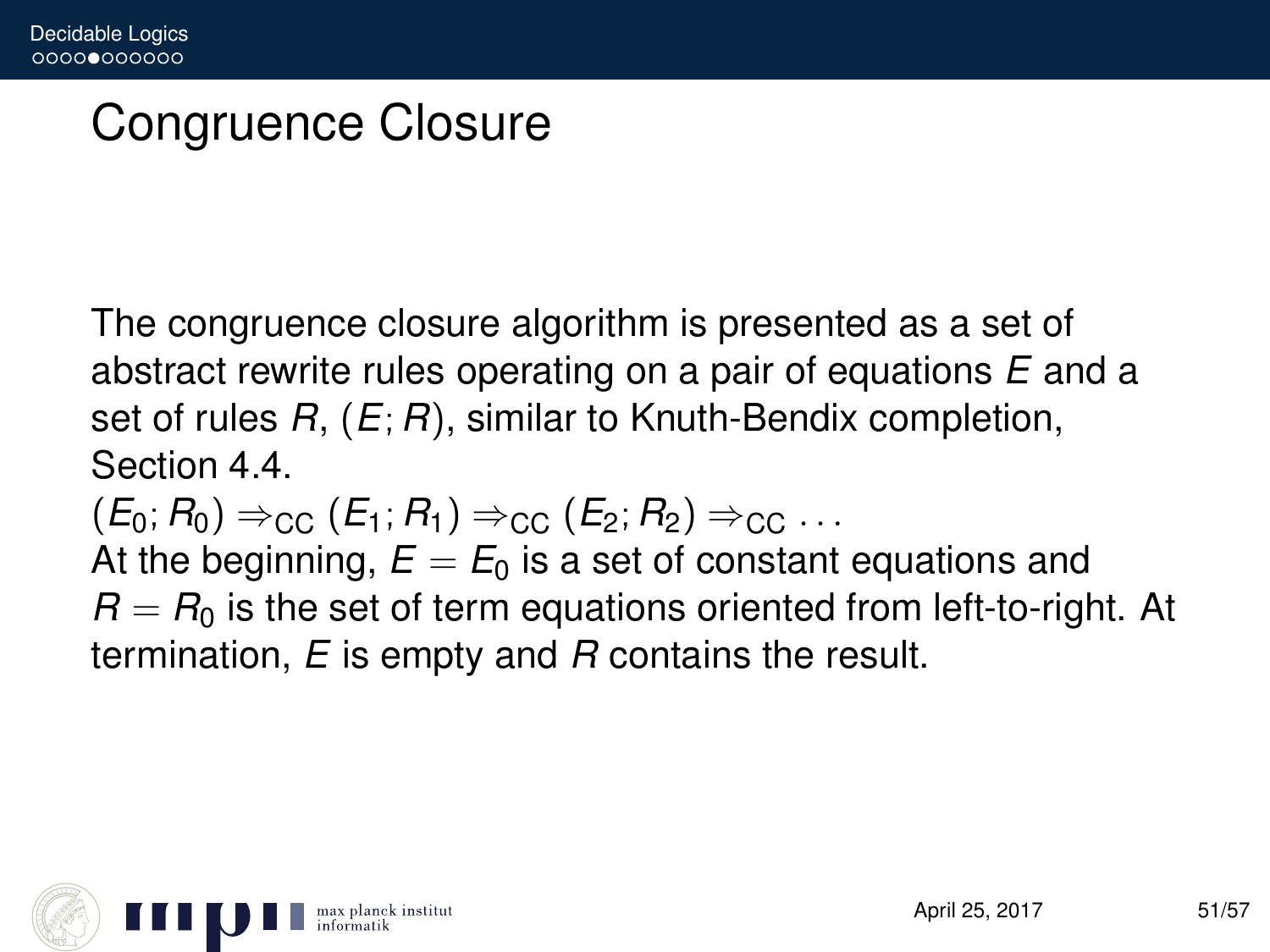$\textsf{Simplify} \qquad (E \uplus \{c \approx c'\}; R \uplus \{c \rightarrow c''\}) \Rightarrow_{\textsf{CC}}$  $(E \cup \{c'' \approx c'\}; R \cup \{c \to c''\})$ 

**Delete**  $(E \oplus \{c \approx c\}; R) \Rightarrow_{\text{CC}} (E; R)$ 

 $\mathsf{Orient} \qquad \quad (E \uplus \{c \approx c'\}; R) \Rightarrow_{\mathsf{CC}} (E; R \cup \{c \rightarrow c'\})$ if  $c \succ c'$